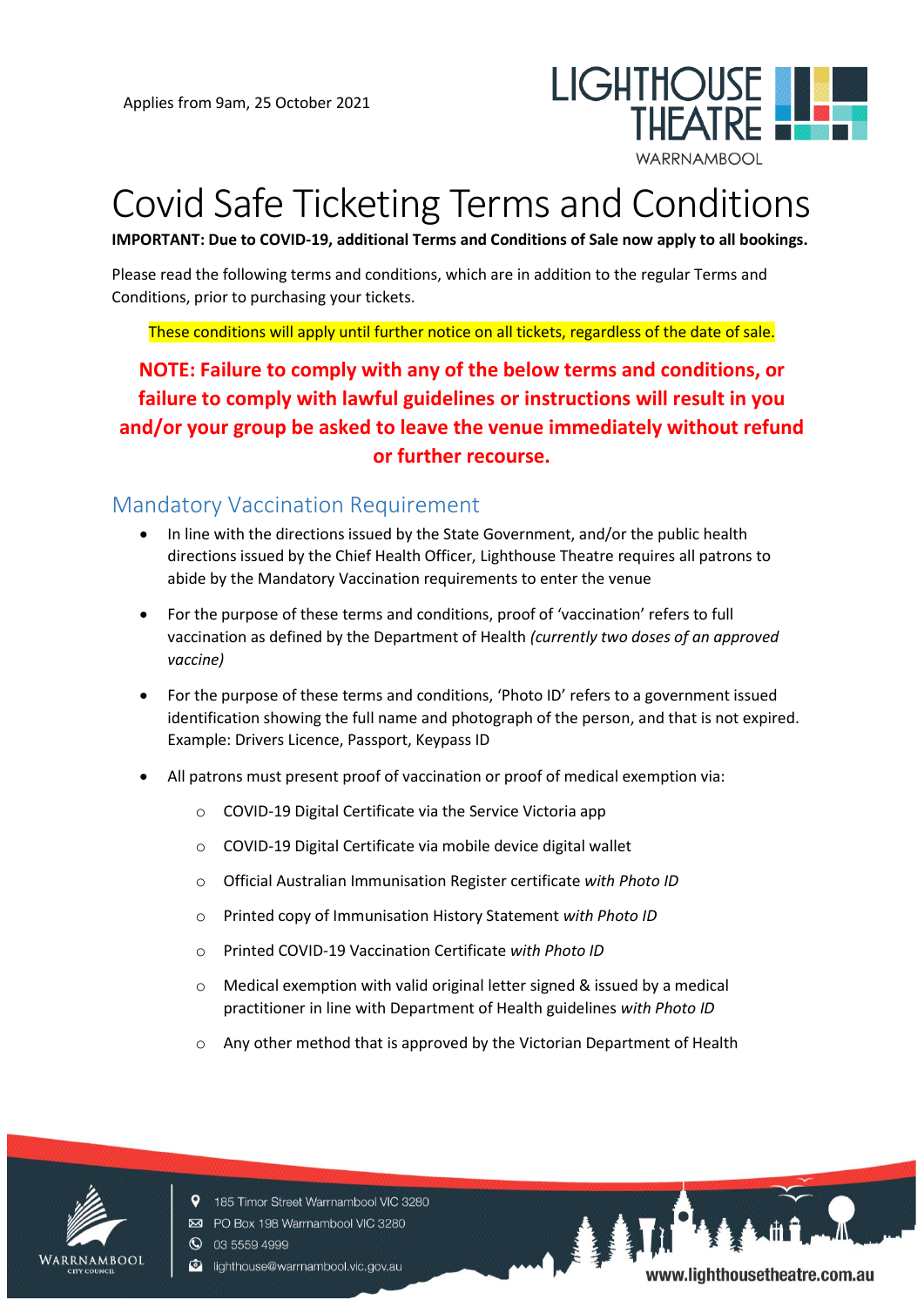

- Proof will not be accepted via:
	- o Vaccine appointment card
	- o Negative COVID-19 test result
	- o Presentation of approved documentation without proof of identification where required, or requested
	- $\circ$  Any other documentation unless approved for use by the Victorian Department of Health
- Where tickets were purchased prior to 9am, Monday 25 October 2021, a refund will be available for ticket holders unable or unwilling to meet these requirements until 9am, Monday 1 November 2021 by phone to the box office on 03 5559 4999
- Refunds or exchanges will not be available where:
	- o Tickets are purchased after 9am, Monday 25 October 2021 and the patron is unable or unwilling to meet this requirement on arrival at the venue
	- o Tickets were purchased before 9am, Monday 25 October 2021 but a refund was not requested by phone to the box office prior to 9am, Monday 1 November 2021 and the patron is unable or unwilling to meet this requirement on arrival at the venue
	- o The refund request is made by a person other than the original ticket purchaser
	- o A patron is unable to prove their vaccination or exemption status on arrival
- The age requirement for requiring proof of vaccination or exemption will align with the public health orders as issued by the Department of Health and Chief Health Officer
- The requirement for all members of a booking to be aware of their proof of vaccination or proof of exemption requirement is the responsibility of the ticket purchaser. The venue takes no responsibility for refusing entry to anyone unable or unwilling to meet these requirements who was not informed by the ticket purchaser.

# Purchasing tickets

- You must provide the following contact details for yourself at the time of booking: Full name and contact phone number (mobile preferred)
- Patrons agree that all contact information may be made available to public health officials upon request. For clarity, save as otherwise provided in the venue's privacy policy and the other terms and conditions of sale, the venue undertakes not to share this information with any third party other than to the Victorian Department of Health (DH) or other authorities, and only as required in the event of a suspected or confirmed COVID-19 contact at the event.



- PO Box 198 Warrnambool VIC 3280 **Q** 03 5559 4999
- c lighthouse@warrnambool.vic.gov.au

9 185 Timor Street Warrnambool VIC 3280

www.lighthousetheatre.com.au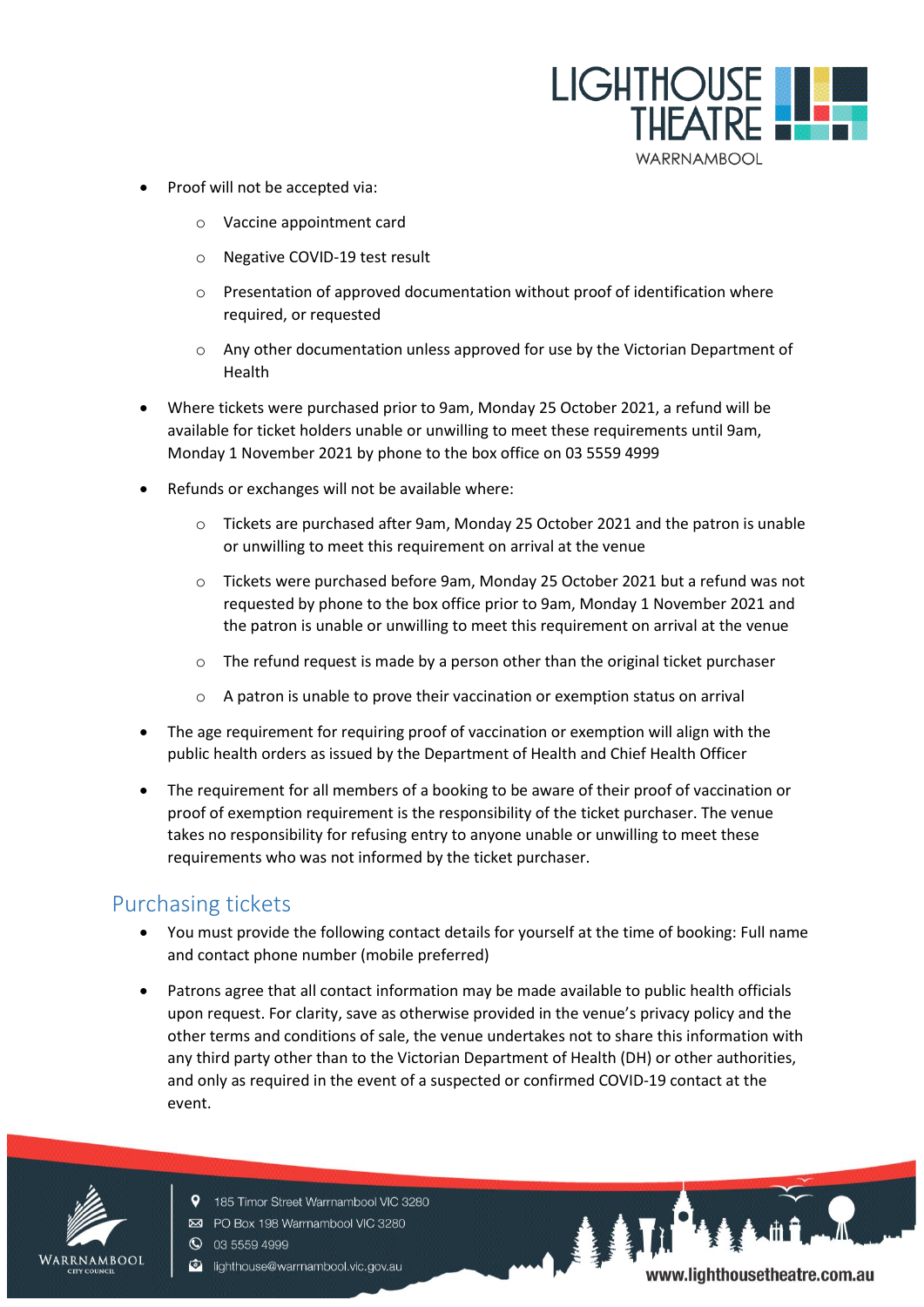

- Seating allocations are not guaranteed and may change at any time in line with the physical distancing guidelines issued by the DH or Chief Health Officer. This may require previously allocated seats to be moved to comply with current restrictions.
- Contactless payment is our preferred payment method.
- The Venue may cancel the Event at any time and without notice if it determines (in its unfettered discretion) that the event should not proceed for reasons of public safety including, without limitation, due to risks associated with COVID-19
- Refunds or exchange of tickets will be available to any customer who has developed any COVID-19 symptoms after the purchase of tickets, or who has come into contact with anyone who is symptomatic, waiting for the result of a COVID-19 test or is a confirmed case. Refunds will be available up to 1 hour prior to performance time or at the sole discretion of the Service Manager. A statutory declaration or proof of isolation request may be required (in any circumstance) to be provided to the venue prior to a refund being issued
- Refund or exchange where related to Covid will not be available under any circumstance from 4pm on the Monday following the performance date, regardless of the circumstance

#### At the event

- Patrons must not attend if they are positive for COVID-19
- Patrons must not attend if they have come in contact with anyone displaying the symptoms of, awaiting the results of testing for, or diagnosed with COVID-19 in the previous 7 days
- Patrons may be asked health screening questions on arrival to the Venue
- All patrons over 12 are required to check in via the Service Victoria QR Code System, or at Box Office via the digital kiosk on arrival at venue. Those under 12 must be signed in by a guardian. Patrons refusing to comply will be asked to leave immediately without refund or further recourse
- The Patron is responsible for having their ticket/s available and to present them to the usher upon arrival.
- Patrons must sit in their allocated seat. Moving around or switching seats is not permitted.
- Patrons agree to abide by all physical distancing and health protocols.
- It is a condition of entry that all visitors comply with any DH directions. This may including patrons over the age of 12 years wearing a correctly fitting face mask unless they have a lawful exemption where mandated by Chief Health Officer directions.
- Patrons agree to follow the instructions of Venue staff at all times



- 9 185 Timor Street Warrnambool VIC 3280 PO Box 198 Warrnambool VIC 3280
- **Q** 03 5559 4999
- c lighthouse@warrnambool.vic.gov.au

www.lighthousetheatre.com.au

**AAL**